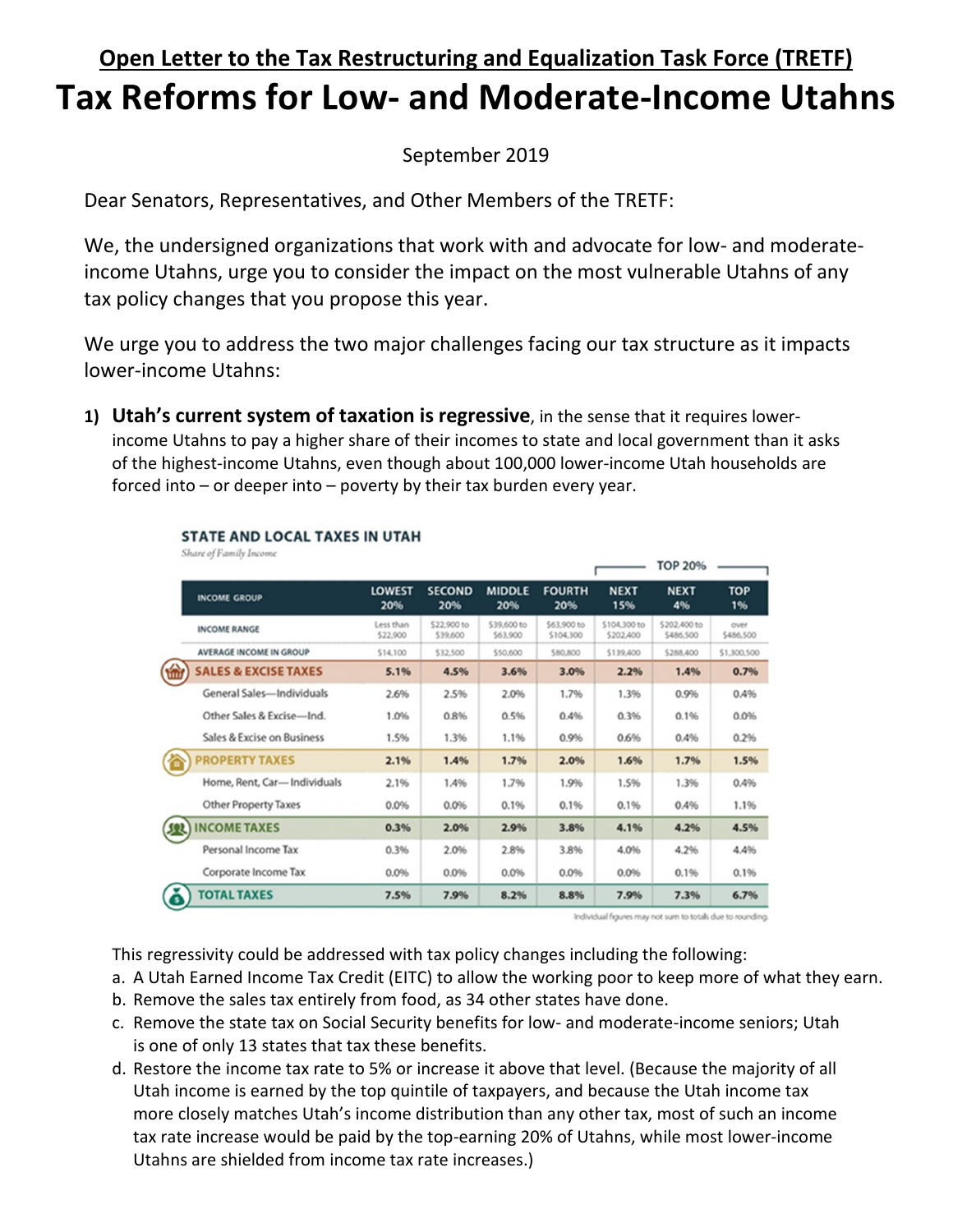- e. Disclose and evaluate the effectiveness of tax expenditures (revenue lost to the taxing system because of tax deductions, exemptions, credits, and exclusions); Utah's lack of transparency in this area of taxation earned us a C grade from the Volcker Alliance, a leading evaluator of state budgetary practices founded by former Federal Reserve chairman Paul Volcker.
- **2) For decades, Utah's overall level of taxation relative to the state's economy has been dropping**, as illustrated in the chart below from the Utah State Tax Commission:



The unfortunate result is that we are left with a tax structure that fails to generate sufficient revenues to allow our state and local governmental entities to properly meet their responsibilities and fulfill their appropriate role in a number of critical areas, including the following:

- a. **Education:** Utah ranks last nationally for our per-pupil investment in K-12 education. Particular areas of weakness include:
	- Teacher turnover rates are higher than the national average. One study found the majority of new teachers leave within seven years.
	- Pre-K: Utah ranks 36th for our percent of lower-income 3- and 4-year-olds attending preschool, private or public. We are also 1 of only 7 states not to have statewide public preschool programs. (The state offers only small-scale programs in a limited number of local school districts.) Yet we know from multiple research sources that every dollar invested in high-quality day care and preschools produces at least a \$7 return on that investment in future years.
	- Kindergarten: Only a third of Utah kids participate in full-day kindergarten, less than half the national average, because local school districts can't afford to offer it. Voices for Utah Children estimates that it would cost at least \$75 million to offer full-day K to all Utah kids (not including potential capital costs).
	- According to the January 2019 report of the Utah Afterschool Network, the need for after-school programs exceeds the supply many times over, leaving tens of thousands of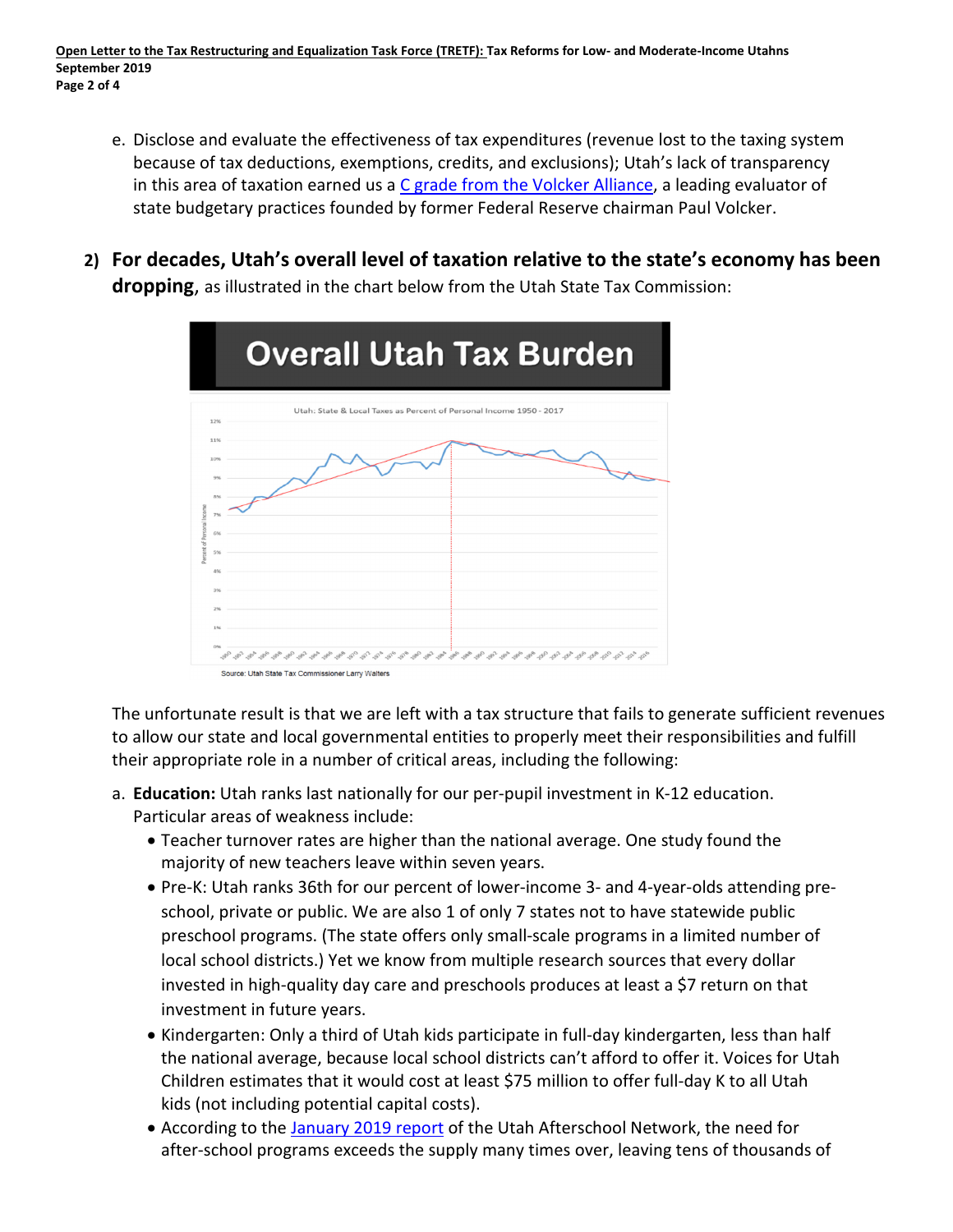children completely unsupervised, meaning they are less likely to do their homework and more likely to engage in unsafe activities.

In addition to these input measures, Utah is also lagging behind in terms of several significant educational outcome measures:

- Our high school graduation rates are lower than national averages for nearly every racial and ethnic category, including our two largest, Whites and Latinos.
- Among Millennials (ages 25-34), our percent of college graduates (BA/BS or higher) lags behind national trends overall and among women.

Moreover, Utah is in the midst of a demographic transformation that is enriching our state immeasurably but also resulting in majority-minority gaps at a scale that is unprecedented in our history. For example, in our education system:

- Our gap between White and Latino high school graduation rates is larger than the national gap.
- Education Week recently reported that Utah ranks in the worst 10 states for our growing educational achievement gap between haves and have-nots.
- We are beginning to see concentrations of minority poverty that threaten to give rise to the type of segregation and socio-economic isolation that are common in other parts of the country but that Utah has largely avoided until now.
- b. **Infrastructure**: Utah's investment has fallen behind by billions of dollars. This is another area where the Volcker Alliance ranked Utah in the worst nine states for failing to track and disclose to the public the dollar value of deferred infrastructure replacement costs. In addition. Internet infrastructure is lacking in some rural counties, limiting their integration into Utah's fast-growing economy.
- c. **Mental Health and Drug Treatment**: Utah was recently ranked last in the nation for our inability to meet the mental health needs of our communities, according to a recent report from the Kem C. Gardner Policy Institute. Underfunding of drug treatment and mental health services costs taxpayers more in the long run as prison recidivism rates rise because the needed services are not available. Estimates are that Utah meets only 15% of the need for these vital, life-saving services.
- d. **Affordable housing** units fall 41,266 units short of meeting the need for the 64,797 households earning less than \$24,600, yet the annual \$2.2 million state allocation to the Olene Walker Housing Loan Fund has not changed in over two decades, despite inflation of over 60%. Among extremely low-income renter households, 71% pay more than 50% of their income for housing, which is considered a severe housing burden. This year, the Olene Walker Housing Loan Fund used up most of its annual \$14 million budget at its very first meeting of the fiscal year (made up of both state and federal funds).
- e. **Health care**: Our rates of uninsured children are higher than national averages and rising especially among the one-in-six of our children who are Latino. In Utah 35,000 or 5% of White children are uninsured (national rank =  $36<sup>th</sup>$  place), compared to 31,000 or 18% of Latino children (rank =  $46<sup>th</sup>$  = last place in 2017).